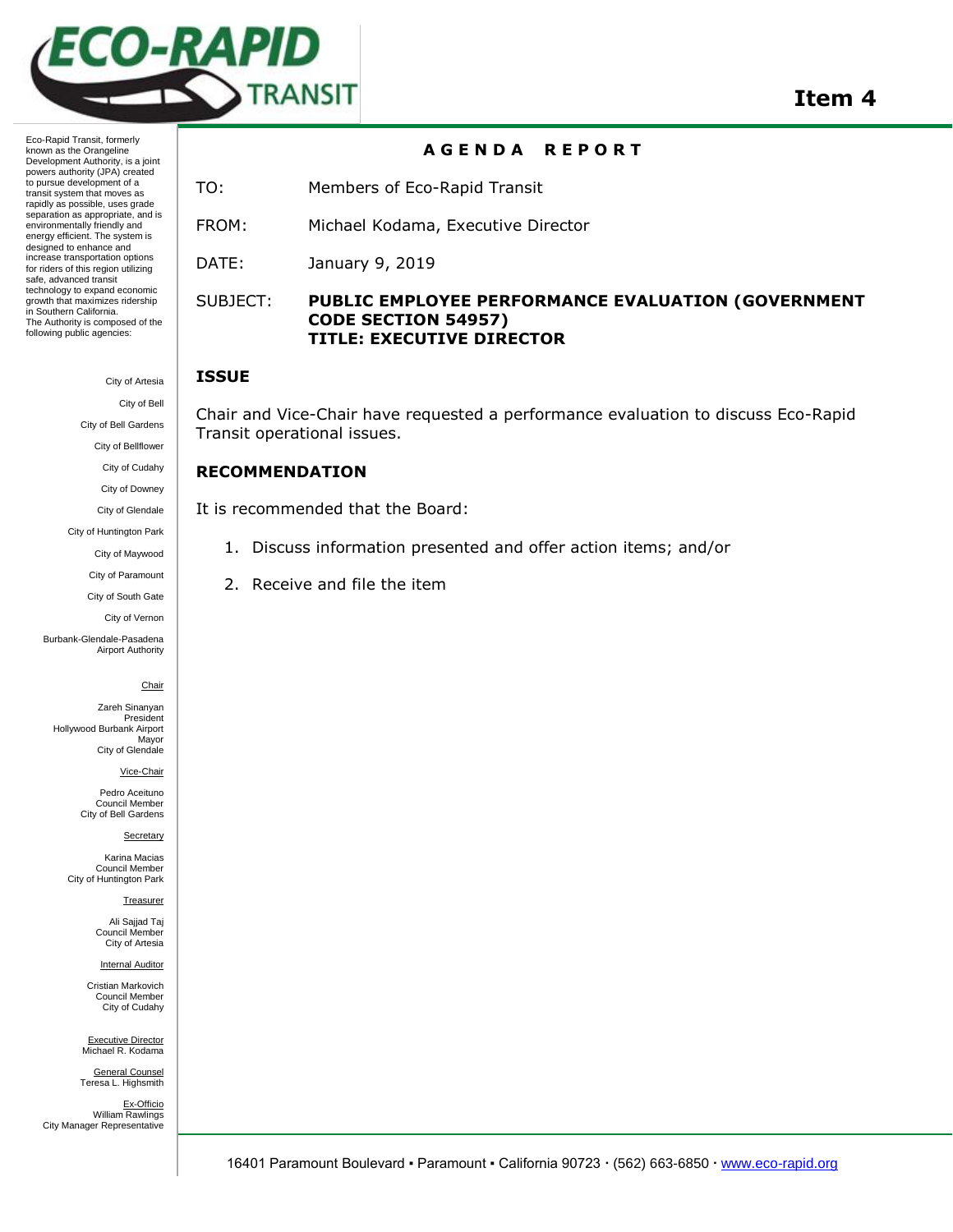#### **DRAFT MINUTES OF THE REGULAR MEETING OF ECO-RAPID TRANSIT/ORANGE LINE DEVELOPMENT AUTHORITY December 7, 2018**

#### **CALL TO ORDER**

Eco-Rapid Transit Vice Chair Pedro Aceituno called the meeting to order at 8:37 A.M. PST at the South Gate Park Banquet Room, City of South Gate.

### **PLEDGE OF ALLEGIANCE**

Mike Flad, City Manager, City of South Gate led the assembly in the salute to the flag.

#### **ROLL CALL AND INTRODUCTION OF ATTENDEES**

Authority Board Members:

Zareh Sinanyan, Board Chair, Mayor City of Glendale & President Hollywood Burbank Airport

Pedro Aceituno, Board Vice-Chair, Councilmember, City of Bell Gardens Karina Macias, Board Secretary, Vice Mayor, City of Huntington Park Cristian Markovich, Board Internal Auditor, Councilmember, City of Cudahy Tony Lima, Board Alternate, Mayor, City of Artesia Juan Garza, Board Member, Councilmember, City of Bellflower Sean Ashton, Board Member, Mayor, City of Downey Frank Quintero, Board Alternate, Hollywood Burbank Airport Maria Davila, Board Member, Councilmember, City of South Gate Daisy Ramirez, Board Member, Planning Commissioner, City of Bell

Others:

Michael R. Kodama, Executive Director, Eco-Rapid Transit Karen Heit, Deputy Executive Director, Eco-Rapid Transit Michael Flad, City Manager, City of South Gate Jeff Stewart, City Manager, City of Bellflower Gilbert Livas, City Manager, City of Downey John Moreno, City Manager, City of Paramount Manjeet Ranu, Senior Executive Officer, Metro Laura Cornejo, Planning Department, Metro Melani Smith, Senior Director, Metro Sergio Infanzon, Community Development, City of Huntington Park Robert Linton, Public Works, City of Bell Dan Garcia, City Engineer, City of Maywood Aaron Hernandez, Community Development/Planning, City of Cudahy Nancy Pfeffer, Executive Director, Gateway Cities COG Katherine Perez-Estolano, Associate Principal, ARUP Joanne Kumamoto, Co-Chair, Little Tokyo Business Association Alan Kumamoto, Kumamoto Associates, Los Angeles Historical Neighborhood Council Anita McInnis, Community Advocate, City of Bellflower Lillian Burkenheim, Community Planning and Development Director, Eco-Rapid Transit

Eco-Rapid Transit December 7, 2018 Page 1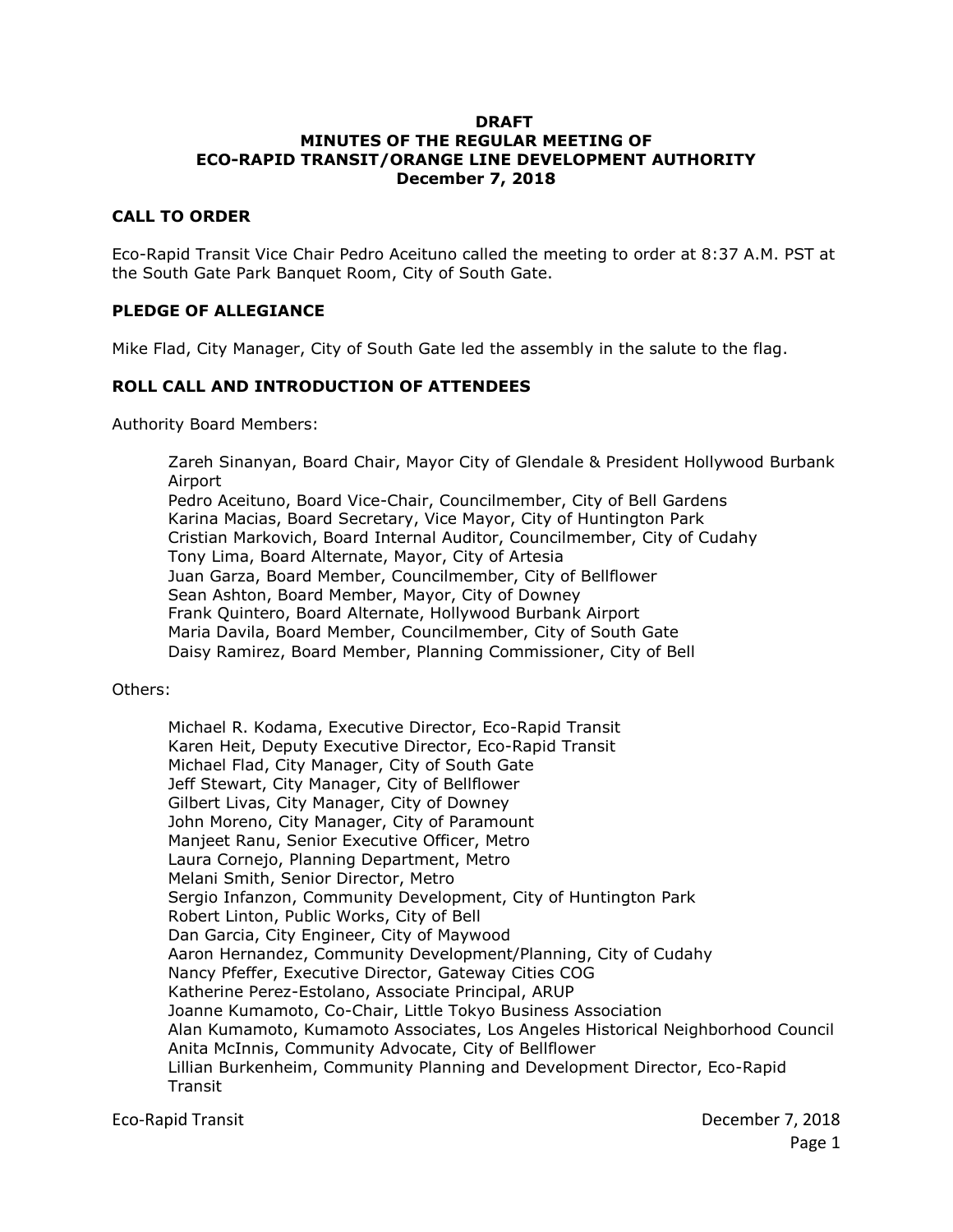Cristina Quintero, Administration, Michael Kodama Planning Consultants

# **ITEM 4 – CONSENT CALENDAR**

- **a. Approval of Minutes of November 14, 2018**
- **b. Approval of Warrant Register dated December 7, 2018**
- **c. Approval of Treasurer's Report for the period of November 2018**
- **d. Update and/or Action Regarding West Santa Ana Branch Environmental Process & Project Description**
- **e. Update and/or Action Regarding Federal Transit Administration Transit Oriented Development Project**
- **f. Update and/or Action Regarding Financial Analysis of the Eco-Rapid Transit Summit**

**MOTION:** City of South Gate Councilmember Maria Davila moved to approve consent calendar. City of Artesia Mayor Tony Lima seconded the motion, which was approved unanimously.

## **ITEM 5 – PUBLIC COMMENTS**

No comments were received.

#### **ITEM 6 – UPDATE AND/OR ACTION PARTICIPATE IN A STRATEGIC VISION WORKSHOP**

Katherine Perez-Estolano, Associate Principal, ARUP, led a strategic vision workshop. The morning focused on governance options. Ms. Perez-Estolano reviewed the current authority powers and whether they were appropriate to the Agency's current direction. The Orangeline JPA has very broad authority dictated within the by-laws that gives the organization great latitude for a variety of funding and construction opportunities. She presented other JPAs and talked about their structures. She talked about how the members leverage each other and that the Eco-Rapid Transit Joint Powers Authority has very broad powers. There was some discussion over the current Vision statement and whether it was consistent with the agency's current direction. It was determined that that examining the Vision should be done as a separate activity.

Director Christian Markovich left the meeting.

The afternoon focused on a discussion of options and preliminary goals and objectives. Downey City Manager Gilbert Livas talked about the rail line itself as an economic development generator. This led to a discussion about coordinated land use, corridor wide economic development, opportunity zones, construction mitigation and capacity building. The Board discussed how a station (example Slauson Station) can bring down values of an entire line.

The Board Members discussed the importance of economic development and mobilizing resources, the need for a funding plan and an analysis of Eco-Rapid Transit's roles and responsibilities. It needs to compliment Metro and can lead to a transformative project. The Board members also discussed the need to coordinate land use, infrastructure and access around the stations across jurisdictional lines to maximize the benefit for each city.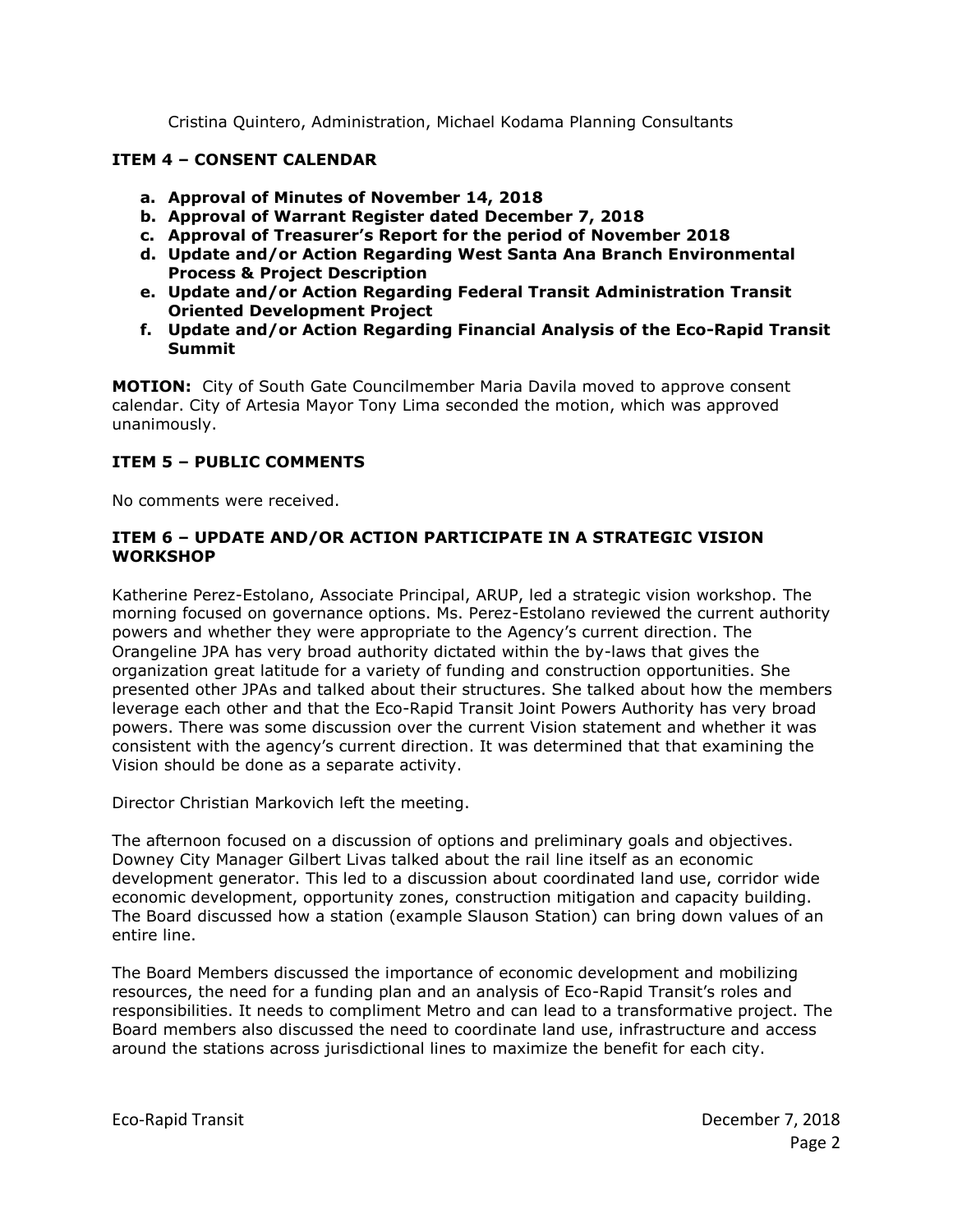After much discussion, the Board of Directors and workshop participants identified potential goals. However, the discussion did not lead to development of objectives.

Director Frank Quintero and Tony Lima left the meeting.

ARUP will bring goals and objectives back to the Board of Directors. It was also suggested that the goals and objectives also be reviewed by City Managers in the corridor. Mayor Zareh Sinanyan and Mayor Sean Ashton arrived to the Board Meeting.

# **ITEM 7 – COMMUNICATION ITEMS TO THE BOARD**

No communication items to the board

\_\_\_\_\_\_\_\_\_\_\_\_\_\_\_\_\_\_\_\_\_\_\_\_\_\_\_\_\_

## **ITEM 8 – COMMUNICATION ITEMS FROM THE BOARD**

No communication items from the board.

#### **ITEM 9 – ADJOURNMENT**

There being no further business to come before the Board, the meeting was adjourned meeting at 2:30 P.M.

> \_\_\_\_\_\_\_\_\_\_\_\_\_\_\_\_\_\_\_\_\_\_\_\_\_\_\_\_ Secretary

Attest:

Chair

Approved: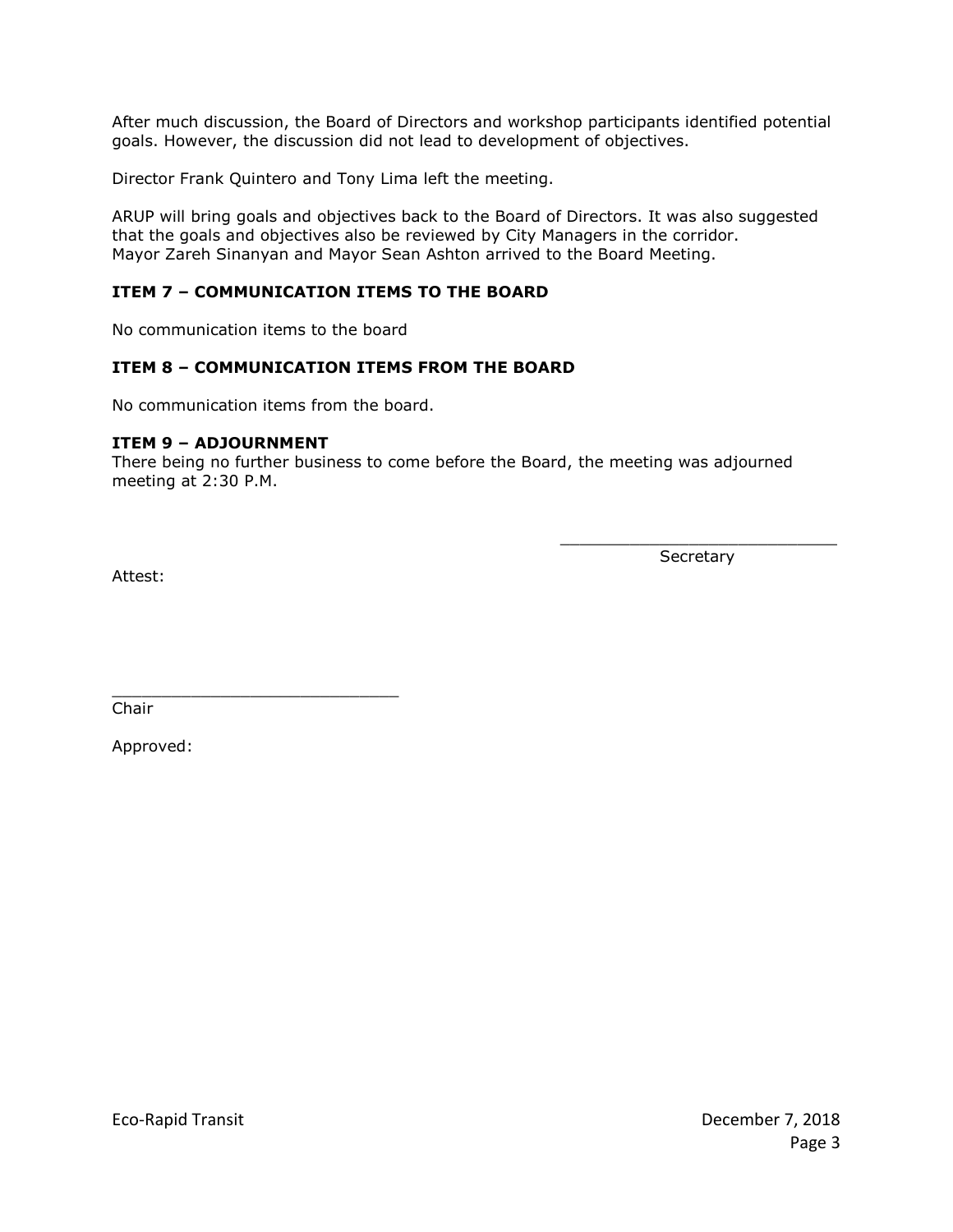# **ORANGELINE DEVELOPMENT AUTHORITY ECO-RAPID TRANSIT**

# **WARRANT REGISTER (JANUARY 09, 2019)**

VENDOR

| NO.               | <b>NAME</b>                                      |                | <b>AMOUNT</b> |
|-------------------|--------------------------------------------------|----------------|---------------|
| ACE01             | PEDRO ACEITUNO                                   | \$             | 100.00        |
| ASH <sub>01</sub> | <b>SEAN ASHTON</b>                               |                | 100.00        |
| BEA01             | <b>WALTER D. BEAUMONT</b>                        |                | 735.00        |
| BUL <sub>01</sub> | <b>BULLDOG PREMIUM FINANCE</b>                   |                | 118.06        |
| CIT <sub>01</sub> | <b>CITY OF BELLFLOWER</b>                        |                | 1,000.00      |
| COL <sub>01</sub> | <b>COLANTUONO, HIGHSMITH &amp; WHATLEY</b>       |                | 157.50        |
| DAV01             | <b>MARIA DAVILA</b>                              |                | 100.00        |
| EME01             | <b>NORMAN EMERSON</b>                            |                | 5,100.00      |
| G&G01             | <b>GREGORY FREEMAN</b>                           |                | 987.75        |
| GAZ01             | <b>JUAN GARZA</b>                                |                | 100.00        |
| KOD01             | MICHAEL R. KODAMA(Reimbursement office supplies) |                | 210.14        |
| KOD01             | MICHAEL R. KODAMA(General Fund)                  |                | 7,435.97      |
| KOD01             | MICHAEL R. KODAMA(Grant funds/10 checks)         |                | 13,718.28     |
| KON <sub>01</sub> | <b>KONICA MINOLTA</b>                            |                | 354.08        |
| LAF01             | <b>LA FORET ADVERTISING</b>                      |                | 350.00        |
| LIM <sub>01</sub> | <b>ANTONIO LIMA</b>                              |                | 100.00        |
| MAC01             | <b>KARINA MACIAS</b>                             |                | 100.00        |
| MAR01             | <b>CRISTIAN MANUEL MARKOVICH</b>                 |                | 100.00        |
| NEO <sub>02</sub> | NEOPOST MAILROOM FINANCE INC.                    |                | 139.68        |
| QUI01             | <b>FRANK QUINTERO</b>                            |                | 100.00        |
| RAM01             | <b>DAISY RAMIREZ</b>                             |                | 100.00        |
| RIF <sub>01</sub> | ALLYN D. RIFKIN, PE                              |                | 414.54        |
| SIL <sub>01</sub> | <b>LILLIAN BURKENHEIM</b>                        |                | 11,950.88     |
|                   | <b>TOTAL DISBURSEMENTS:</b>                      | $\mathfrak{L}$ | 43,571.88     |
| SIL <sub>01</sub> | LILLIAN BURKENHEIM(Replacement Check)            |                | 2,050.00      |
| KOD01             | MICHAEL R. KODAMA(Replacement Checks/7 checks)   |                | 3,610.10      |
|                   | TOTAL DISBURSEMENTS WITH REPLACEMENT CHECKS:     | \$             | 49,231.98     |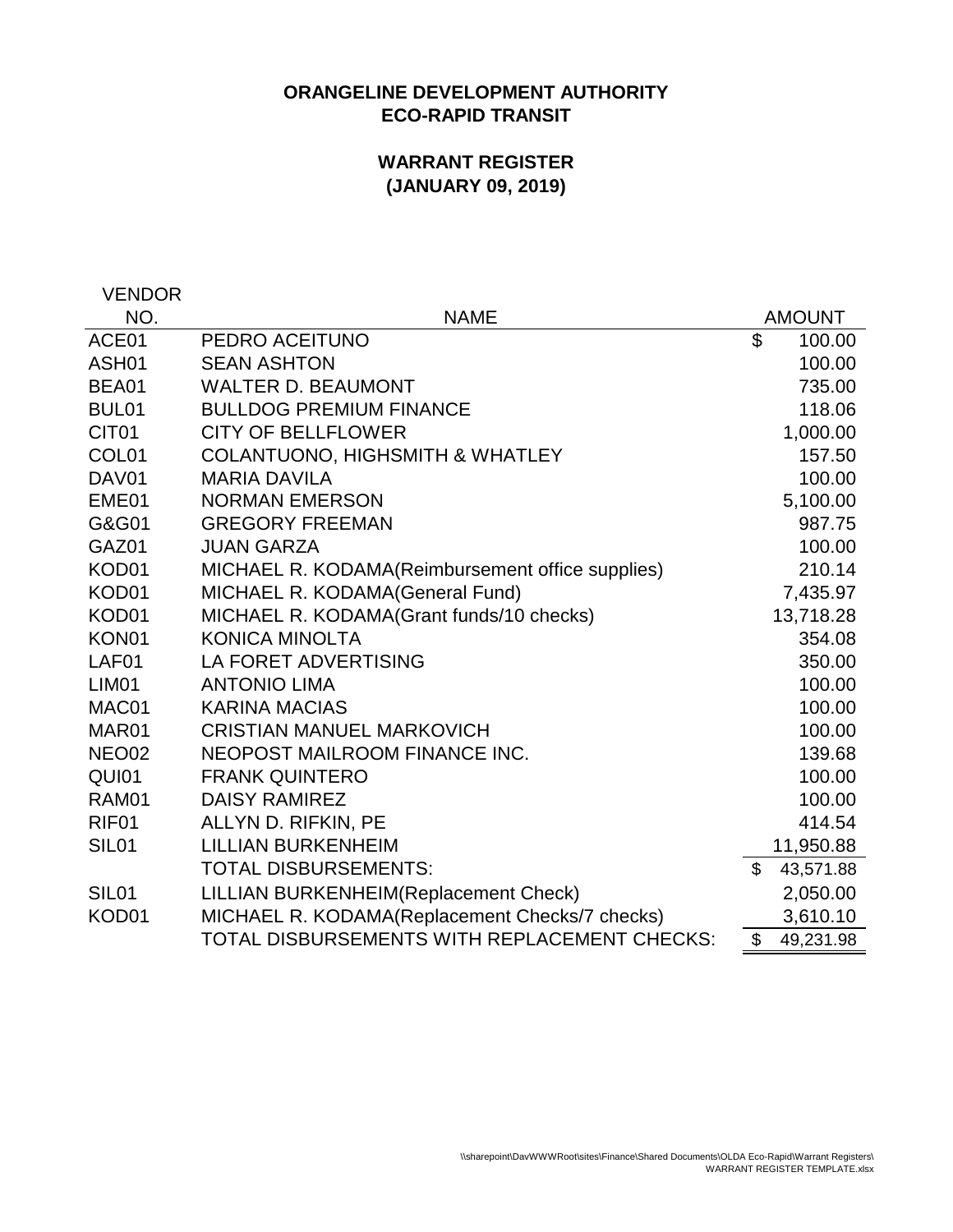| REPORT.: 01/09/19<br>RUN:: 01/09/19<br>Run By.: Deserie Stanley |        |                             |                                                     | ECO-RAPID<br>Cash Disbursement Report by Vendor                                        |       | <b>PAGE: 001</b><br>ID #: PYVP<br>CTL.: ECO                                                                                                                                         |
|-----------------------------------------------------------------|--------|-----------------------------|-----------------------------------------------------|----------------------------------------------------------------------------------------|-------|-------------------------------------------------------------------------------------------------------------------------------------------------------------------------------------|
|                                                                 |        |                             |                                                     | VENDOR.: ACE01 (PEDRO ACEITUNO)                                                        |       |                                                                                                                                                                                     |
| Invoice No                                                      | Number | $---$ WARRANT $---$<br>Date | Amount Paid                                         | G/L Account No Ctr                                                                     |       | Description                                                                                                                                                                         |
| -----------<br>B81207                                           | XXXXXX | --------<br>01/09/19        | ------------                                        | --------------<br>100.00 010 46000 1000                                                | $---$ | 12/07/18 OLDA BOARD MEETING STIPEND                                                                                                                                                 |
|                                                                 |        | Vendor's Total $=$          | ----------<br>100.00                                |                                                                                        |       |                                                                                                                                                                                     |
|                                                                 |        |                             |                                                     | VENDOR.: ASH01 (SEAN ASHTON)                                                           |       |                                                                                                                                                                                     |
| Invoice No                                                      | Number | $---$ WARRANT $---$<br>Date | Amount Paid                                         | G/L Account No                                                                         | Ctr   | Description                                                                                                                                                                         |
| ---------<br>B81207                                             | XXXXXX | ---------<br>01/09/19       | -------------<br>100.00<br>------------             | ---------------<br>010 46000 1000                                                      | $---$ | 12/07/18 OLDA BOARD MEETING STIPEND                                                                                                                                                 |
|                                                                 |        | Vendor's Total =            | 100.00<br>------------                              |                                                                                        |       |                                                                                                                                                                                     |
|                                                                 |        |                             |                                                     | VENDOR.: BEA01 (WALTER D. BEAUMONT)                                                    |       |                                                                                                                                                                                     |
|                                                                 |        | ---- WARRANT -----          |                                                     |                                                                                        |       |                                                                                                                                                                                     |
| Invoice No                                                      | Number | Date                        | Amount Paid                                         | G/L Account No                                                                         | Ctr   | Description                                                                                                                                                                         |
| ---------<br>2018-11                                            | XXXXXX | --------<br>01/09/19        | ------------<br>315.00<br>180.00<br>90.00<br>150.00 | --------------<br>010 46021 1000<br>020 46021 3090<br>022 46021 3100<br>021 46021 2040 | $---$ | 11/18 PROFESSIONAL SERVICES/ECO-RAPID<br>11/18 PROFESSIONAL SERVICES/WSAB ENVIRONMENTAL<br>11/18 PROFESSIONAL SERVICES/ARTESIA TOD<br>11/18 PROFESSIONAL SERVICES/FTA TOD SIP STUDY |
|                                                                 |        | Vendor's Total $=$          | -----------<br>735.00                               |                                                                                        |       |                                                                                                                                                                                     |
|                                                                 |        |                             |                                                     | VENDOR.: BUL01 (BULLDOG PREMIUM FINANCE)                                               |       |                                                                                                                                                                                     |
| Invoice No                                                      | Number | $---$ WARRANT $---$<br>Date | Amount Paid                                         | G/L Account No                                                                         | Ctr   | Description                                                                                                                                                                         |
| ---------<br>B81231                                             | XXXXXX | ---------<br>01/09/19       | -------------<br>118.06<br>------------             | ---------------<br>010 46040 1000                                                      | $---$ | --------------<br>INSURANCE FEES/ACCT.#21644468                                                                                                                                     |
|                                                                 |        | Vendor's Total =            | 118.06                                              |                                                                                        |       |                                                                                                                                                                                     |

 **------------**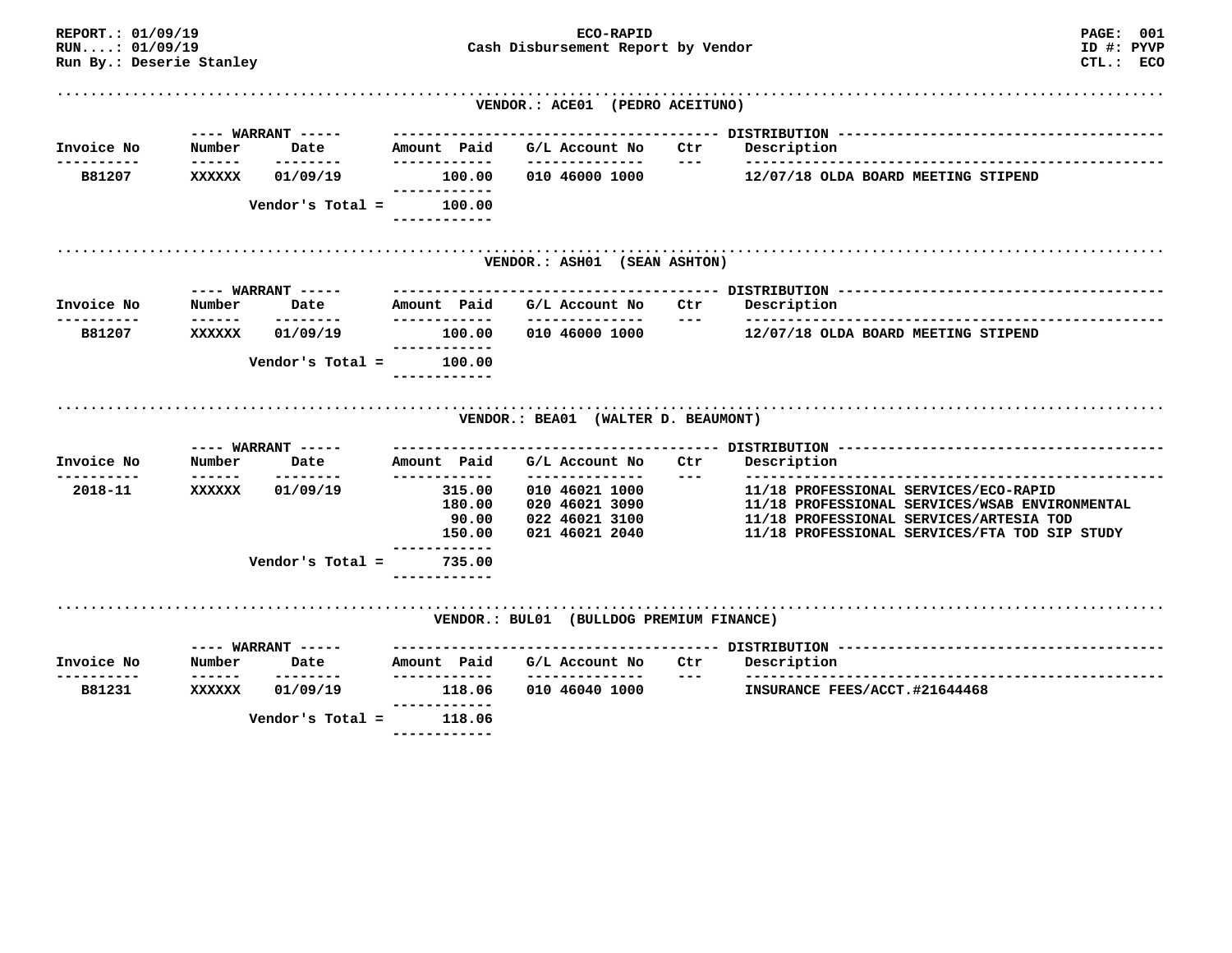| REPORT.: 01/09/19<br>RUN:: 01/09/19<br>Run By.: Deserie Stanley |                         |                     |                              | ECO-RAPID<br>Cash Disbursement Report by Vendor | <b>PAGE: 002</b><br>ID #: PYVP<br>CTL.: ECO          |              |                                               |  |
|-----------------------------------------------------------------|-------------------------|---------------------|------------------------------|-------------------------------------------------|------------------------------------------------------|--------------|-----------------------------------------------|--|
|                                                                 |                         |                     |                              |                                                 | VENDOR.: CIT01 (CITY OF BELLFLOWER)                  |              |                                               |  |
|                                                                 |                         | ---- WARRANT -----  |                              |                                                 |                                                      |              |                                               |  |
| Invoice No<br>--------                                          | Number<br>------        | Date<br>--------    | Amount Paid<br>------------  |                                                 | G/L Account No<br>--------------                     | Ctr<br>$---$ | Description                                   |  |
| 201812                                                          | XXXXXX                  | 01/09/19            | ------------                 | 1000.00                                         | 010 46021 1000                                       |              | 12/18 ADMINISTRATIVE SERVICES                 |  |
|                                                                 |                         | Vendor's Total =    |                              | 1000.00                                         |                                                      |              |                                               |  |
|                                                                 |                         |                     |                              |                                                 | VENDOR.: COL01 (COLANTUONO, HIGHSMITH & WHATLEY, PC) |              |                                               |  |
|                                                                 |                         | ---- WARRANT -----  |                              |                                                 |                                                      |              |                                               |  |
| Invoice No<br>---------                                         | Number<br>------        | Date<br>--------    | Amount Paid<br>------------- |                                                 | G/L Account No<br>---------------                    | Ctr<br>$---$ | Description                                   |  |
| 37651                                                           | <b>XXXXXX</b>           | 01/09/19            |                              | 157.50                                          | 010 46030 1000                                       |              | 11/18 LEGAL SERVICES/OLDA GENERAL FUNDS       |  |
|                                                                 |                         | Vendor's Total $=$  | ------------                 | 157.50                                          |                                                      |              |                                               |  |
|                                                                 |                         | ---- WARRANT -----  |                              |                                                 | VENDOR.: DAV01 (MARIA DAVILA)                        |              |                                               |  |
| Invoice No                                                      | Number<br>------        | Date<br>--------    | Amount Paid<br>------------- |                                                 | G/L Account No<br>--------------                     | Ctr<br>$---$ | Description                                   |  |
| B81207                                                          | XXXXXX                  | 01/09/19            | -------------                | 100.00                                          | 010 46000 1000                                       |              | 12/07/18 OLDA BOARD MEETING STIPEND           |  |
|                                                                 |                         | Vendor's Total =    | ------------                 | 100.00                                          |                                                      |              |                                               |  |
|                                                                 |                         |                     |                              |                                                 | VENDOR.: EME01 (NORMAN EMERSON)                      |              |                                               |  |
|                                                                 |                         | $---$ WARRANT $---$ |                              |                                                 |                                                      |              |                                               |  |
| Invoice No<br>----------                                        | Number<br>------        | Date<br>--------    | Amount Paid<br>------------- |                                                 | G/L Account No<br>---------------                    | Ctr<br>$---$ | Description                                   |  |
| 2018-11                                                         | <b>XXXXXX</b>           | 01/09/19            | ------------                 | 5100.00                                         | 021 46021 2040                                       |              | 11/18 PROFESSIONAL SERVICES/FTA TOD SIP STUDY |  |
|                                                                 |                         | Vendor's Total $=$  |                              | 5100.00                                         |                                                      |              |                                               |  |
|                                                                 |                         |                     |                              |                                                 | VENDOR.: G&G01 (GREGORY FREEMAN)                     |              |                                               |  |
|                                                                 |                         | $---$ WARRANT $---$ |                              |                                                 |                                                      |              |                                               |  |
| Invoice No                                                      | Number<br>$- - - - - -$ | Date<br>--------    | Amount Paid<br>------------  |                                                 | G/L Account No<br>------------                       | Ctr<br>$---$ | Description                                   |  |
| 2427                                                            | XXXXXX                  | 01/09/19            | ------------                 | 987.75                                          | 010 46022 1000                                       |              | GRAPHIC DESIGN & PRINTER BROCHURE             |  |
|                                                                 |                         | Vendor's Total =    |                              | 987.75<br>---------                             |                                                      |              |                                               |  |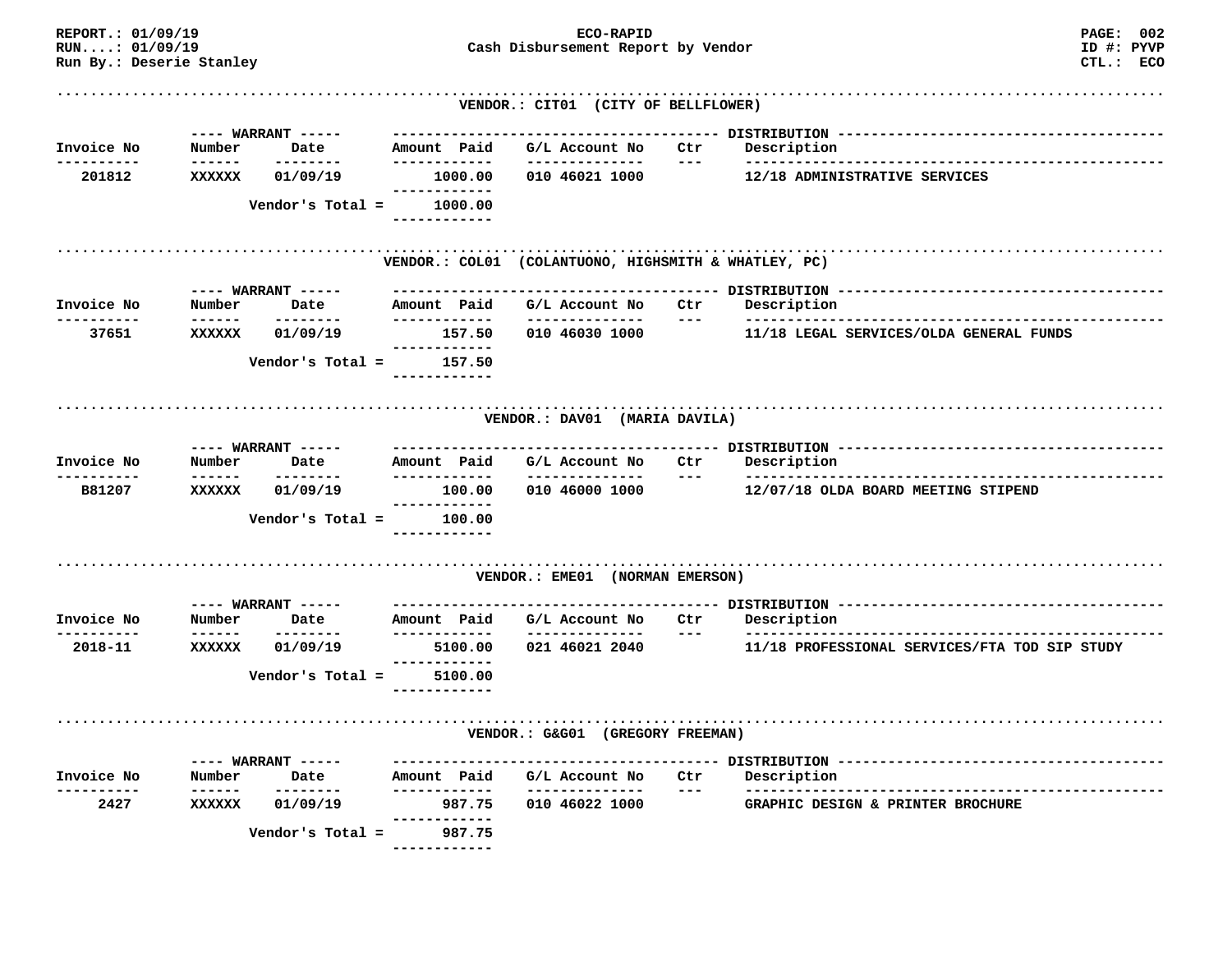**Run By.: Deserie Stanley** 

**REPORT.: 01/09/19 ECO-RAPID PAGE: 003 RUN....: 01/09/19 Cash Disbursement Report by Vendor** 

ID #: PYVP CTL.: ECO

**.................................................................................................................................... VENDOR.: GAZ01 (JUAN GARZA)** 

|            |        | ---- WARRANT ----- |              |        |                |         | DISTRIBUTION                        |  |  |  |
|------------|--------|--------------------|--------------|--------|----------------|---------|-------------------------------------|--|--|--|
| Invoice No | Number | Date               | Amount       | Paid   | G/L Account No | Ctr     | Description                         |  |  |  |
|            | ------ | .                  |              |        |                | $- - -$ |                                     |  |  |  |
| B81207     | xxxxxx | 01/09/19           |              | 100.00 | 010 46000 1000 |         | 12/07/18 OLDA BOARD MEETING STIPEND |  |  |  |
|            |        |                    |              |        |                |         |                                     |  |  |  |
|            |        | Vendor's Total =   |              | 100.00 |                |         |                                     |  |  |  |
|            |        |                    | ------------ |        |                |         |                                     |  |  |  |

**.................................................................................................................................... VENDOR.: KOD01 (MICHAEL R. KODAMA)** 

|                 |               | $---$ WARRANT $---$ |                             |                |                                                 |
|-----------------|---------------|---------------------|-----------------------------|----------------|-------------------------------------------------|
| Invoice No      | Number        | Date<br>--------    | Amount Paid<br>------------ | G/L Account No | Description<br>Ctr<br>$\frac{1}{2}$             |
| CQ1811D-A       | <b>XXXXXX</b> | 12/07/18            | 150.00                      | 022 45020 3100 | 11/18 ADMINISTRATIVE SERVICES/ARTESIA TOD       |
| CO1811E-A       | <b>XXXXXX</b> | 12/07/18            | 1975.00                     | 021 45020 2040 | 11/18 ADMINISTRATIVE SERVICES/FTA TOD SIP STUDY |
| CQ201811Du      | <b>XXXXXX</b> | 12/07/18            | $-150.00$                   | 022 45020 3100 | <b>CHECK Reversed</b>                           |
| CO201811Eu      | <b>XXXXXX</b> | 12/07/18            | $-1975.00$                  | 021 45020 2040 | <b>CHECK Reversed</b>                           |
| 2018-4Eu        | <b>XXXXXX</b> | 01/07/19            | $-468.75$                   | 020 45010 3100 | <b>CHECK Reversed</b>                           |
| 2018-5Du        | <b>XXXXXX</b> | 01/07/19            | $-156.25$                   | 022 45010 3100 | <b>CHECK Reversed</b>                           |
| 2018-6Du        | XXXXXX        | 01/07/19            | $-93.75$                    | 022 45010 3100 | <b>CHECK Reversed</b>                           |
| CO2018-4Fu      | <b>XXXXXX</b> | 01/07/19            | $-1226.25$                  | 020 45020 2040 | <b>CHECK Reversed</b>                           |
|                 |               |                     | $-16.35$                    | 020 46011 2040 | <b>CHECK Reversed</b>                           |
| CQ2018-5Eu      | <b>XXXXXX</b> | 01/07/19            | $-112.50$                   | 020 45020 3100 | <b>CHECK Reversed</b>                           |
| CO2018-6Eu      | XXXXXX        | 01/07/19            | $-11.25$                    | 022 45020 3100 | <b>CHECK Reversed</b>                           |
| CQ201811Cu      | <b>XXXXXX</b> | 01/08/19            | $-1525.00$                  | 020 45020 3090 | <b>CHECK Reversed</b>                           |
| B81231          | <b>XXXXXX</b> | 01/09/19            | 23.03                       | 030 46022 1010 | 12/18 REIMBURSEMENT/TRANS.SUMMIT POSTAGE        |
|                 |               |                     | 187.11                      | 010 46022 1000 | 12/18 REIMBURSEMENT/OFFICE SUPPLIES, EXPENSES   |
| 2018-11A        | <b>XXXXXX</b> | 01/09/19            | 5000.00                     | 010 46010 1000 | 11/18 PROFESSIONAL SERVICES/ECO-RAPID           |
|                 |               |                     | 5.45                        | 010 46011 1000 | 11/18 REIMBURSE MILEAGE/ECO-RAPID               |
|                 |               |                     | 8.00                        | 010 46022 1000 | 11/18 REIMBURSE EXPENSES/ECO-RAPID              |
| 2018-11B        | <b>XXXXXX</b> | 01/09/19            | 3468.75                     | 020 45010 3090 | 11/18 PROFESSIONAL SERVICES/WSAB ENVIRONMENTAL  |
|                 |               |                     | 8.18                        | 020 46011 3090 | 11/18 REIMBURSE MILEAGE/WSAB ENVIRONMENTAL      |
| 2018-11C        | xxxxxx        | 01/09/19            | 812.50                      | 022 45010 3100 | 11/18 PROFESSIONAL SERVICES/ARTESIA TOD         |
| 2018-11D        | XXXXXX        | 01/09/19            | 4625.00                     | 021 45010 2040 | 11/18 PROFESSIONAL SERVICES/FTA TOD SIP STUDY   |
|                 |               |                     | 16.35                       | 021 46011 2040 | 11/18 REIMBURSE MILEAGE/FTA TOD SIP STUDY       |
| 2018-11E        | <b>XXXXXX</b> | 01/09/19            | 125.00                      | 020 45010 3060 | 11/18 PROFESSIONAL SERVICES/BELLFLOWER TOD      |
| $2018 - 5DA$    | <b>XXXXXX</b> | 01/09/19            | 156.25                      | 022 45010 3100 | 05/18 PROFESSIONAL SVCS/ARTESIA TOD/REPL.CHECK  |
| $2018 - 6DA$    | <b>XXXXXX</b> | 01/09/19            | 93.75                       | 022 45010 3100 | 06/18 PROFESSIONAL SVCS/ARTESIA TOD/REPL.CHECK  |
| $2018 - 4E - A$ | <b>XXXXXX</b> | 01/09/19            | 468.75                      | 020 45010 3100 | 04/18 PROFESSIONAL SVCS/ARTESIA TOD/REPL.CHECK  |
| CO201812A       | XXXXXX        | 01/09/19            | 2337.50                     | 010 46022 1000 | 12/18 ADMINISTRATIVE SERVICES/ECO-RAPID         |
|                 |               |                     | 85.02                       | 010 46011 1000 | 12/18 REIMBURSE MILEAGE/ECO-RAPID               |
| CO201812B       | <b>XXXXXX</b> | 01/09/19            | 1000.00                     | 030 45020 1010 | 12/18 ADMINISTRATIVE SVCS/TRANSPORTATION SUMMIT |
| CO201812C       | <b>XXXXXX</b> | 01/09/19            | 300.00                      | 040 45020 1020 | 12/18 ADMINISTRATIVE SERVICES/STRATEGIC VISION  |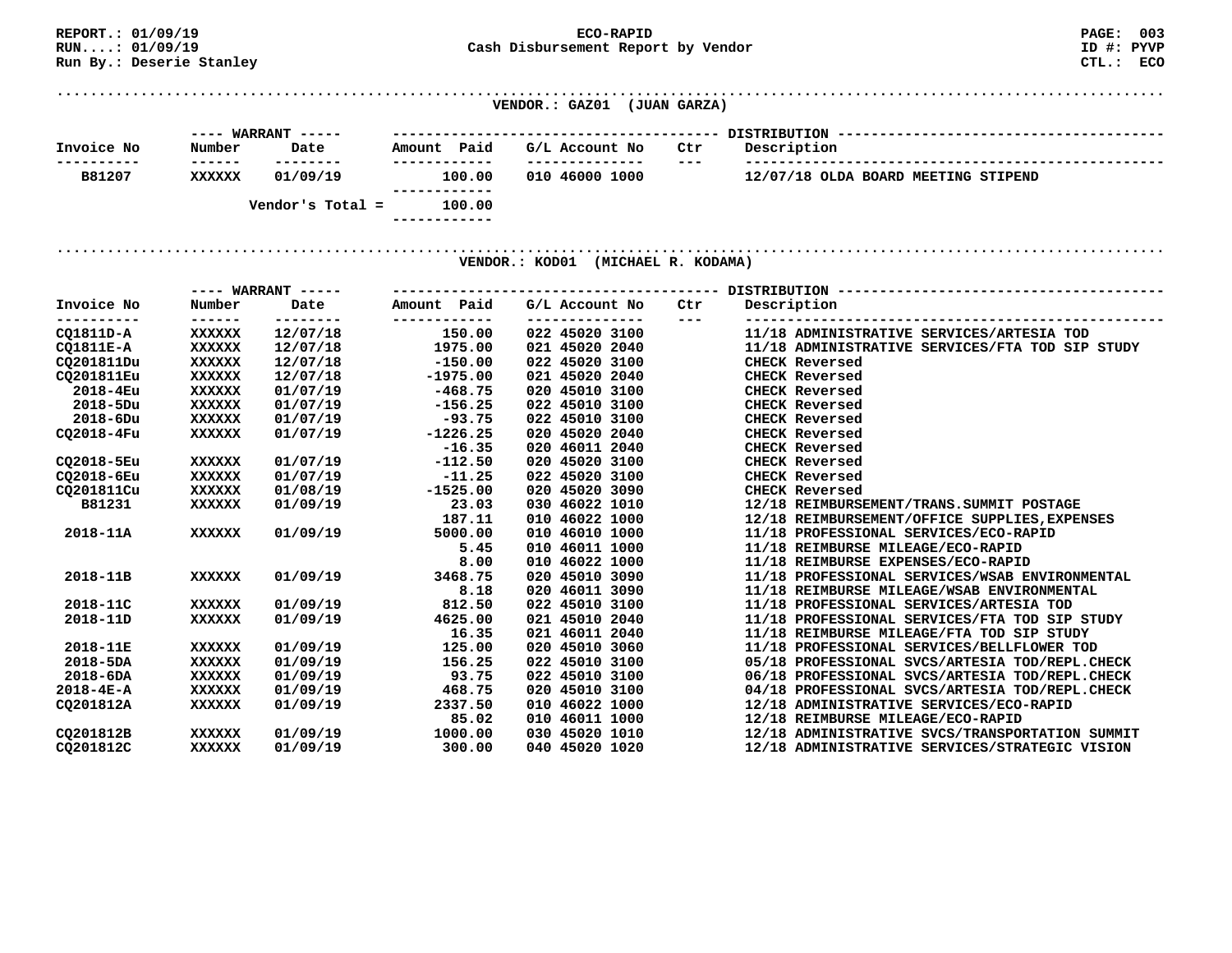| REPORT.: 01/09/19        |                   |                             |                             | ECO-RAPID                                   |                                                                                                                                                                                                                                                                                                                                                                                                     | <b>PAGE: 004</b>                                   |
|--------------------------|-------------------|-----------------------------|-----------------------------|---------------------------------------------|-----------------------------------------------------------------------------------------------------------------------------------------------------------------------------------------------------------------------------------------------------------------------------------------------------------------------------------------------------------------------------------------------------|----------------------------------------------------|
| RUN:: 01/09/19           |                   |                             |                             | Cash Disbursement Report by Vendor          |                                                                                                                                                                                                                                                                                                                                                                                                     | ID #: PYVP                                         |
| Run By.: Deserie Stanley |                   |                             |                             |                                             |                                                                                                                                                                                                                                                                                                                                                                                                     | CTL.: ECO                                          |
|                          |                   |                             |                             | VENDOR.: KOD01 (MICHAEL R. KODAMA) Continue |                                                                                                                                                                                                                                                                                                                                                                                                     |                                                    |
|                          |                   |                             |                             |                                             |                                                                                                                                                                                                                                                                                                                                                                                                     |                                                    |
| Invoice No               | Number            | $---$ WARRANT $---$<br>Date | Amount Paid                 | G/L Account No                              | Ctr                                                                                                                                                                                                                                                                                                                                                                                                 | Description                                        |
| ----------               | -------           | --------                    | ------------                | --------------                              | $---$                                                                                                                                                                                                                                                                                                                                                                                               |                                                    |
| CQ201812D                | <b>XXXXXX</b>     | 01/09/19                    | 62.50                       | 020 45020 3060                              |                                                                                                                                                                                                                                                                                                                                                                                                     | 12/18 ADMINISTRATIVE SERVICES/BELLFLOWER TOD       |
| CQ201812E                | XXXXXX            | 01/09/19                    | 1250.00                     | 020 45020 3090                              |                                                                                                                                                                                                                                                                                                                                                                                                     | 12/18 ADMINISTRATIVE SVCS/WSAB ENVIRONMENTAL STUDY |
| CQ201812F                | XXXXXX            | 01/09/19                    | 62.50                       | 022 45020 3100                              |                                                                                                                                                                                                                                                                                                                                                                                                     | 12/18 ADMINISTRATIVE SERVICES/ARTESIA TOD          |
| CQ201812G                | XXXXXX            | 01/09/19                    | 1987.50                     | 021 45020 2040                              |                                                                                                                                                                                                                                                                                                                                                                                                     | 12/18 ADMINISTRATIVE SERVICES/FTA TOD SIP STUDY    |
| CQ20184FA                | <b>XXXXXX</b>     | 01/09/19                    | 1226.25                     | 020 45020 2040                              |                                                                                                                                                                                                                                                                                                                                                                                                     | 04/18 ADMINISTRATIVE SVCS/FTA TOD SIP STUDY        |
|                          |                   |                             | 16.35                       | 020 46011 2040                              |                                                                                                                                                                                                                                                                                                                                                                                                     | 04/18 REIMBURSE MILEAGE/FTA TOD SIP STUDY          |
| CQ20185EA                | <b>XXXXXX</b>     | 01/09/19                    | 112.50                      | 020 45020 3100                              |                                                                                                                                                                                                                                                                                                                                                                                                     | 05/18 ADMIN.SVCS/ARTESIA TOD/REPL.CHECK            |
| CQ20186EA                | <b>XXXXXX</b>     | 01/09/19                    | 11.25                       | 022 45020 3100                              |                                                                                                                                                                                                                                                                                                                                                                                                     | 06/18 ADMIN.SVCS/ARTESIA TOD/REPL.CHECK            |
| Q201811CA                | <b>XXXXXX</b>     | 01/09/19                    | 1525.00                     | 020 45020 3090                              |                                                                                                                                                                                                                                                                                                                                                                                                     | 11/18 ADMIN.SVCS/WSAB ENV.STUDY/REPL.CHECK         |
|                          |                   | Vendor's Total = $21364.39$ |                             |                                             |                                                                                                                                                                                                                                                                                                                                                                                                     |                                                    |
|                          |                   |                             |                             |                                             |                                                                                                                                                                                                                                                                                                                                                                                                     |                                                    |
|                          |                   |                             |                             |                                             |                                                                                                                                                                                                                                                                                                                                                                                                     |                                                    |
|                          |                   |                             |                             | VENDOR.: KON01 (KONICA MINOLTA)             |                                                                                                                                                                                                                                                                                                                                                                                                     |                                                    |
|                          |                   |                             |                             |                                             |                                                                                                                                                                                                                                                                                                                                                                                                     |                                                    |
| Invoice No               | Number            | Date                        | Amount Paid<br>------------ | G/L Account No<br>--------------            | Ctr                                                                                                                                                                                                                                                                                                                                                                                                 | Description                                        |
| ---------<br>32882635    | XXXXXX            | --------<br>01/09/19        | 150.14                      | 010 46022 1000                              | $\frac{1}{2} \frac{1}{2} \frac{1}{2} \frac{1}{2} \frac{1}{2} \frac{1}{2} \frac{1}{2} \frac{1}{2} \frac{1}{2} \frac{1}{2} \frac{1}{2} \frac{1}{2} \frac{1}{2} \frac{1}{2} \frac{1}{2} \frac{1}{2} \frac{1}{2} \frac{1}{2} \frac{1}{2} \frac{1}{2} \frac{1}{2} \frac{1}{2} \frac{1}{2} \frac{1}{2} \frac{1}{2} \frac{1}{2} \frac{1}{2} \frac{1}{2} \frac{1}{2} \frac{1}{2} \frac{1}{2} \frac{$        | 12/18 COPY CHARGES/ECO-RAPID                       |
|                          |                   |                             | 68.45                       | 020 46022 3090                              |                                                                                                                                                                                                                                                                                                                                                                                                     | 12/18 COPY CHARGES/WSAB ENVIRONMENTAL              |
|                          |                   |                             | 2.40                        | 022 46022 3100                              |                                                                                                                                                                                                                                                                                                                                                                                                     | 12/18 COPY CHARGES/ARTESIA TOD                     |
|                          |                   |                             | 133.09                      | 021 46022 2040                              |                                                                                                                                                                                                                                                                                                                                                                                                     | 12/18 COPY CHARGES/FTA TOD SIP STUDY               |
|                          |                   |                             | -----------                 |                                             |                                                                                                                                                                                                                                                                                                                                                                                                     |                                                    |
|                          |                   | Vendor's Total =            | 354.08                      |                                             |                                                                                                                                                                                                                                                                                                                                                                                                     |                                                    |
|                          |                   |                             |                             |                                             |                                                                                                                                                                                                                                                                                                                                                                                                     |                                                    |
|                          |                   |                             |                             | VENDOR.: LAF01 (LA FORET ADVERTISING)       |                                                                                                                                                                                                                                                                                                                                                                                                     |                                                    |
|                          |                   |                             |                             |                                             |                                                                                                                                                                                                                                                                                                                                                                                                     |                                                    |
| Invoice No<br>---------- | Number<br>------- | Date<br>--------            | Amount Paid                 | G/L Account No<br>_______________           | Ctr<br>$\frac{1}{2} \frac{1}{2} \frac{1}{2} \frac{1}{2} \frac{1}{2} \frac{1}{2} \frac{1}{2} \frac{1}{2} \frac{1}{2} \frac{1}{2} \frac{1}{2} \frac{1}{2} \frac{1}{2} \frac{1}{2} \frac{1}{2} \frac{1}{2} \frac{1}{2} \frac{1}{2} \frac{1}{2} \frac{1}{2} \frac{1}{2} \frac{1}{2} \frac{1}{2} \frac{1}{2} \frac{1}{2} \frac{1}{2} \frac{1}{2} \frac{1}{2} \frac{1}{2} \frac{1}{2} \frac{1}{2} \frac{$ | Description                                        |
| 000499                   | XXXXXX            | 01/09/19                    | 350.00                      | 010 46022 1000                              |                                                                                                                                                                                                                                                                                                                                                                                                     | 12/18 WEB MAINTENANCE/ECO-RAPID                    |
|                          |                   |                             | ------------                |                                             |                                                                                                                                                                                                                                                                                                                                                                                                     |                                                    |
|                          |                   | Vendor's Total $=$          | 350.00                      |                                             |                                                                                                                                                                                                                                                                                                                                                                                                     |                                                    |
|                          |                   |                             |                             |                                             |                                                                                                                                                                                                                                                                                                                                                                                                     |                                                    |
|                          |                   |                             |                             | VENDOR.: LIMO1 (ANTONIO LIMA)               |                                                                                                                                                                                                                                                                                                                                                                                                     |                                                    |
|                          |                   | $---$ WARRANT $---$         |                             |                                             |                                                                                                                                                                                                                                                                                                                                                                                                     |                                                    |
| Invoice No               | Number            | Date                        | Amount Paid                 | G/L Account No                              | Ctr                                                                                                                                                                                                                                                                                                                                                                                                 | Description                                        |
|                          | ------            | --------                    | -------                     | --------------                              | $---$                                                                                                                                                                                                                                                                                                                                                                                               |                                                    |
| B81207                   | <b>XXXXXX</b>     | 01/09/19                    | 100.00<br>-------           | 010 46000 1000                              |                                                                                                                                                                                                                                                                                                                                                                                                     | 12/07/18 OLDA BOARD MEETING STIPEND                |
|                          |                   | Vendor's Total =            | 100.00                      |                                             |                                                                                                                                                                                                                                                                                                                                                                                                     |                                                    |
|                          |                   |                             | ------------                |                                             |                                                                                                                                                                                                                                                                                                                                                                                                     |                                                    |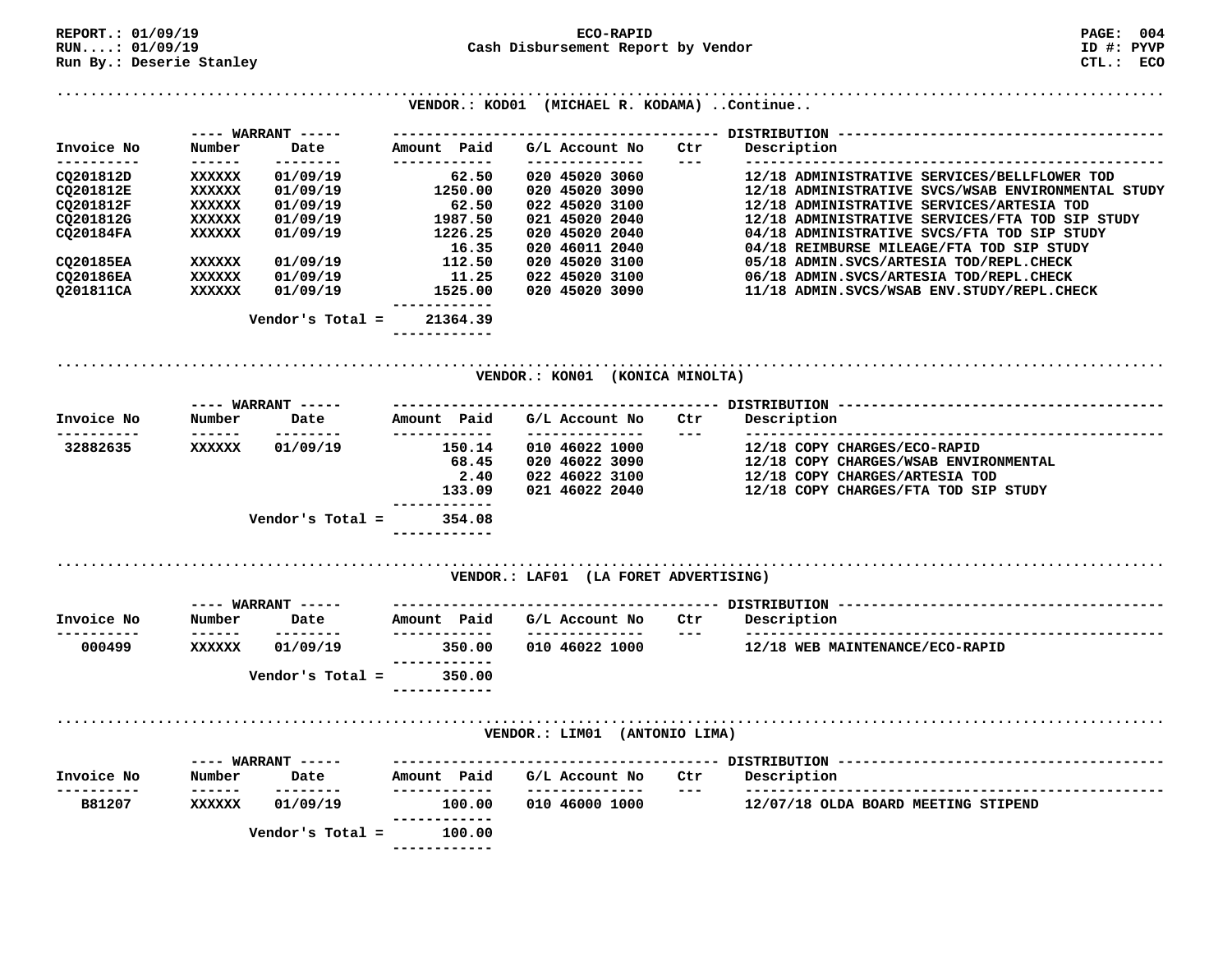| REPORT.: 01/09/19<br>RUN: 01/09/19<br>Run By.: Deserie Stanley |                  |                                        |                                | <b>PAGE: 005</b><br>ID #: PYVP<br>Cash Disbursement Report by Vendor<br>CTL.: ECO |                                                 |                      |                                                                                             |
|----------------------------------------------------------------|------------------|----------------------------------------|--------------------------------|-----------------------------------------------------------------------------------|-------------------------------------------------|----------------------|---------------------------------------------------------------------------------------------|
|                                                                |                  |                                        |                                |                                                                                   | VENDOR.: MAC01 (KARINA MACIAS)                  |                      |                                                                                             |
|                                                                |                  |                                        |                                |                                                                                   |                                                 |                      |                                                                                             |
| Invoice No<br>----------                                       | Number           | Date<br>--------                       | Amount Paid<br>------------    |                                                                                   | G/L Account No<br>--------------                | Ctr<br>$---$         | Description                                                                                 |
| B81207                                                         | XXXXXX           | 01/09/19                               | . <u>- - - - - - - - - -</u> - | 100.00                                                                            | 010 46000 1000                                  |                      | 12/07/18 OLDA BOARD MEETING STIPEND                                                         |
|                                                                |                  | Vendor's Total =                       | ------------                   | 100.00                                                                            |                                                 |                      |                                                                                             |
|                                                                |                  |                                        |                                |                                                                                   | VENDOR.: MAR01 (CRISTIAN MANUEL MARKOVICH)      |                      |                                                                                             |
|                                                                |                  | ---- WARRANT -----                     |                                |                                                                                   |                                                 |                      |                                                                                             |
| Invoice No<br>. _ _ _ _ _ _ _ _                                | Number           | Date<br>--------                       | Amount Paid<br>------------    |                                                                                   | G/L Account No<br>--------------                | Ctr<br>$---$         | Description                                                                                 |
| B81207                                                         | <b>XXXXXX</b>    | 01/09/19                               | ------------                   | 100.00                                                                            | 010 46000 1000                                  |                      | 12/07/18 OLDA BOARD MEETING STIPEND                                                         |
|                                                                |                  | Vendor's Total =                       |                                | 100.00                                                                            |                                                 |                      |                                                                                             |
|                                                                |                  |                                        |                                |                                                                                   | VENDOR.: NEO02 (MAILROOM FINANCE INC.)          |                      |                                                                                             |
|                                                                |                  |                                        |                                |                                                                                   |                                                 |                      |                                                                                             |
| Invoice No                                                     | Number           | Date<br>--------                       | Amount Paid<br>-------------   |                                                                                   | G/L Account No<br>---------------               | Ctr<br>$\frac{1}{2}$ | Description                                                                                 |
| B81028<br>B81127                                               | XXXXXX<br>XXXXXX | 01/09/19<br>01/09/19                   |                                | 136.26<br>3.42                                                                    | 010 46022 1000<br>010 46022 1000                |                      | 10/18 POSTAGE MACHINE RENTAL, LATE FEE, FIN. CHARGE<br>11/18 POSTAGE MACHINE FINANCE CHARGE |
|                                                                |                  | Vendor's $Total =$                     | -----------<br>------------    | 139.68                                                                            |                                                 |                      |                                                                                             |
|                                                                |                  |                                        |                                |                                                                                   | VENDOR.: QUI01 (FRANK QUINTERO)                 |                      |                                                                                             |
|                                                                |                  |                                        |                                |                                                                                   |                                                 |                      |                                                                                             |
| Invoice No                                                     | Number<br>------ | ---- WARRANT -----<br>Date<br>-------- | Amount Paid<br>------------    |                                                                                   | G/L Account No<br><u>Liste de les de les de</u> | Ctr<br>$---$         | Description<br>-----------------                                                            |
| B81207                                                         | XXXXXX           | 01/09/19                               | ------------                   | 100.00                                                                            | 010 46000 1000                                  |                      | 12/07/18 OLDA BOARD MEETING STIPEND                                                         |
|                                                                |                  | Vendor's Total =                       | ------------                   | 100.00                                                                            |                                                 |                      |                                                                                             |
|                                                                |                  |                                        |                                |                                                                                   | VENDOR.: RAM01 (DAISY RAMIREZ)                  |                      |                                                                                             |
|                                                                |                  | $---$ WARRANT $---$                    |                                |                                                                                   |                                                 |                      |                                                                                             |
| Invoice No                                                     | Number           | Date                                   | Amount Paid                    |                                                                                   | G/L Account No                                  | Ctr                  | Description                                                                                 |
| B81207                                                         | ------<br>XXXXXX | .<br>01/09/19                          |                                | --------<br>100.00<br>-------                                                     | 010 46000 1000                                  | $---$                | 12/07/18 OLDA BOARD MEETING STIPEND                                                         |
|                                                                |                  | Vendor's Total =                       | ------------                   | 100.00                                                                            |                                                 |                      |                                                                                             |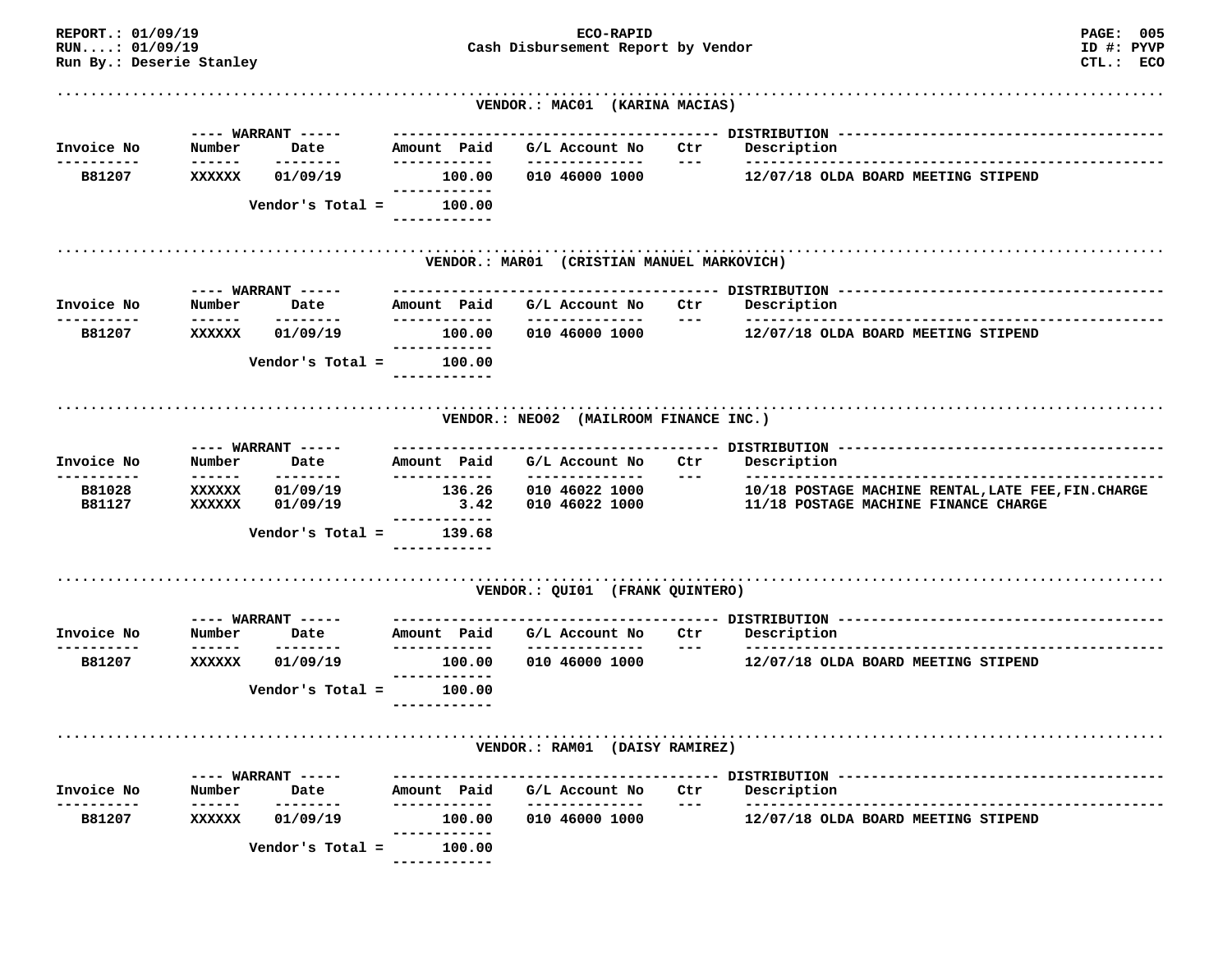| REPORT.: 01/09/19        |        |                             |                        | ECO-RAPID                                             |                     | <b>PAGE: 006</b>                               |
|--------------------------|--------|-----------------------------|------------------------|-------------------------------------------------------|---------------------|------------------------------------------------|
| RUN:: 01/09/19           |        |                             |                        | Cash Disbursement Report by Vendor<br>ID #: PYVP      |                     |                                                |
| Run By.: Deserie Stanley |        |                             |                        |                                                       |                     | CTL.: ECO                                      |
|                          |        |                             |                        |                                                       |                     |                                                |
|                          |        |                             |                        |                                                       |                     |                                                |
|                          |        |                             |                        | VENDOR.: RIF01 (ALLYN D. RIFKIN, PE)                  |                     |                                                |
|                          |        | $---$ WARRANT $---$         |                        |                                                       |                     |                                                |
| Invoice No               | Number | Date                        | Amount Paid            | G/L Account No                                        | Ctr                 | Description                                    |
| 2018-11                  | XXXXXX | --------<br>01/09/19        | ------------<br>300.00 | --------------<br>020 46021 3090                      | $\qquad \qquad - -$ | 11/18 PROFESSIONAL SERVICES/WSAB ENVIRONMENTAL |
|                          |        |                             | 100.00                 | 021 46021 2040                                        |                     | 11/18 PROFESSIONAL SERVICES/FTA TOD SIP STUDY  |
|                          |        |                             | 6.54                   | 020 46021 3090                                        |                     | 11/18 REIMBURSE MILEAGE/WSAB ENVIRONMENTAL     |
|                          |        |                             | 8.00                   | 020 46021 3090                                        |                     | 11/18 REIMBURSE EXPENSES/WSAB ENVIRONMENTAL    |
|                          |        |                             |                        |                                                       |                     |                                                |
|                          |        | Vendor's Total =            | 414.54                 |                                                       |                     |                                                |
|                          |        |                             | ------------           |                                                       |                     |                                                |
| Invoice No               | Number | $---$ WARRANT $---$<br>Date | Amount Paid            | VENDOR.: SIL01 (LILLIAN BURKENHEIM)<br>G/L Account No | Ctr                 | Description                                    |
| ---------                | ------ | --------                    | ------------           | --------------                                        | $---$               |                                                |
| 2018-04u                 | XXXXXX | 01/07/19                    | $-825.00$              | 020 46021 3090                                        |                     | Ck# 011228 Reversed                            |
|                          |        |                             | $-1225.00$             | 020 46021 2040                                        |                     | Ck# 011228 Reversed                            |
| 2018-11                  | XXXXXX | 01/09/19                    | 300.00                 | 040 46021 1020                                        |                     | 11/18 PROFESSIONAL SERVICES/STRATEGIC VISION   |
|                          |        |                             | 1200.00                | 020 46021 3090                                        |                     | 11/18 PROFESSIONAL SERVICES/WSAB ENVIRONMENTAL |
|                          |        |                             | 10400.00               | 021 46021 2040                                        |                     | 11/18 PROFESSIONAL SERVICES/FTA TOD SIP STUDY  |
|                          |        |                             | 34.88                  | 021 46021 2040                                        |                     | 11/18 REIMBURSE MILEAGE/FTA TOD SIP STUDY      |
|                          |        |                             | 16.00                  | 021 46021 2040                                        |                     | 11/18 REIMBURSE EXPENSES/FTA TOD SIP STUDY     |
| $2018 - 04A$             | XXXXXX |                             | 825.00                 | 020 46021 3090                                        |                     |                                                |
|                          |        | 01/09/19                    |                        |                                                       |                     | 04/18 PROF.SVCS/WSAB ENV.STUDY/REPL.CHECK      |
|                          |        |                             | 1225.00                | 020 46021 2040                                        |                     | 04/18 PROF.SVCS/WSAB ENV.STUDY/REPL.CHECK      |
|                          |        |                             | ------------           |                                                       |                     |                                                |
|                          |        | Vendor's Total $=$          | 11950.88               |                                                       |                     |                                                |
|                          |        |                             |                        |                                                       |                     |                                                |
|                          |        |                             |                        |                                                       |                     |                                                |

 **Report's Grand Total = 43571.88** 

 **============**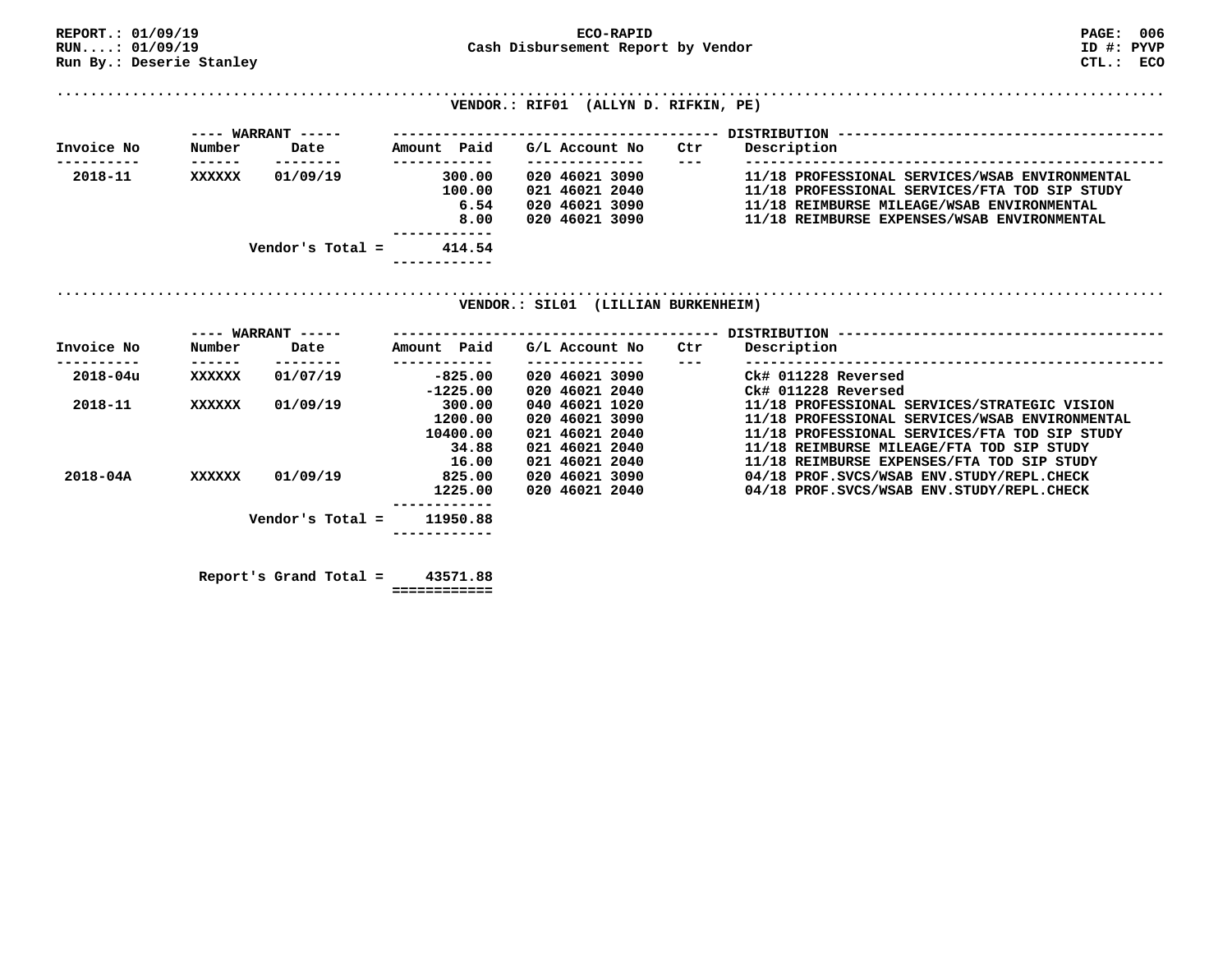REPORT.: Jul 11 18 Wednesday ECO-RAPID PAGE: 001 RUN....: Jul 11 18 Time: 16:39 Chart of Accounts Master ID #: AU-CA Run By.: Pearl Tsui CTL.: ECO

| FUND ACCT DEPT | Description                                        | Extended Description                                      | STOP<br>------- |  |  |
|----------------|----------------------------------------------------|-----------------------------------------------------------|-----------------|--|--|
|                |                                                    |                                                           |                 |  |  |
| 1000           | General                                            | General                                                   |                 |  |  |
| 1010           | Trans Summit                                       | Transportation Summit                                     |                 |  |  |
| 1020<br>2010   | Spec Assessment                                    | Spec Assessment-Strategic Vision                          |                 |  |  |
|                | Cerritos Trans                                     | Cerritos Transportation Land-Use Grant                    |                 |  |  |
| 2020           | Airport Grd Acc                                    | Airport Ground Access Study                               |                 |  |  |
| 2030           | Airport FTA Grt                                    | Airport FTA Grant                                         |                 |  |  |
| 2040           | FTA TOD SIP                                        | FTA TOD SIP STUDY                                         |                 |  |  |
| 3010<br>3020   | Airport TOD                                        | Airport TOD                                               |                 |  |  |
|                | Metro Trans OD                                     | Metro Transit Oriented Development                        |                 |  |  |
| 3030           | HP Station Pk                                      | Huntington Park Station Parking Project                   |                 |  |  |
| 3040           | HP TOD Station                                     | Huntington Park TOD Station Plan                          |                 |  |  |
| 3050<br>3060   | GC-WSA                                             | GC-W Santa Ana Branch 3rd Party Admin                     |                 |  |  |
| 3070           | BELLFLOWER TOD                                     | BELLFLOWER TOD PLANNING GRANT                             |                 |  |  |
| 3080           | AIRPORT I-5 TMP                                    | AIRPORT I-5 TRANS MGMT PLAN (BHA-I5)                      |                 |  |  |
|                | TRAN ORIENT COM                                    | TRANSIT ORIENTED COMMUNITIES (METRO TOC)                  |                 |  |  |
| 3090<br>3100   | WSAB-ENVIR STDY                                    | WSAB-ENVIRONMENTAL STUDY                                  |                 |  |  |
| 3110           | Artesia TOD                                        | Artesia Int'l Downtown Specific Plan                      |                 |  |  |
| 8000           | FTA TOD SIP<br>Unallo Grt Chrq                     | DO NOT USE-FTA TOD SIP Study<br>Unallocated Grant Charges |                 |  |  |
| $1 - - -$      | $=$ = = = = = = = = = ASSETS = = = = = = = = = = = |                                                           |                 |  |  |
| 10000          | Pooled Cash                                        | Pooled Cash                                               |                 |  |  |
| 10100          | Bank of the West                                   | BOW-General Checking                                      |                 |  |  |
| 10200          | Bank of America                                    | BOA-General Checking                                      |                 |  |  |
| 10999          | Cash Clearing                                      | Cash Clearing                                             |                 |  |  |
| 11000          | Accounts Receivable                                | Accounts Receivable                                       |                 |  |  |
| 12000          | Prepaid Expenditures                               | Prepaid Expenditures                                      |                 |  |  |
| $2 - - -$      |                                                    |                                                           |                 |  |  |
| 20000          | Accounts Payable                                   | Accounts Payable                                          |                 |  |  |
| 20010          | Accounts Payable - Manual                          | Accounts Payable - Manual                                 |                 |  |  |
| 21000          | Deferred Inflows of Resources                      | Deferred Inflows of Resources                             |                 |  |  |
| 21002          | Deferred Inflows - Grants                          | Deferred Inflows of Resources - Grants                    |                 |  |  |
| 22000          | Advances Payable to Bellflower                     | Advances Payable to City of Bellflower                    |                 |  |  |
| $29 - - -$     | $==== ==$ FUND BALANCES ========                   |                                                           |                 |  |  |
| 29500          | Fund Balance                                       | Fund Balance                                              |                 |  |  |
| $3 - - -$      | $======$ FUND BALANCES =======                     | ============= FUND BALANCES ============                  |                 |  |  |
| $3 - - - -$    | $==$ REVENUES $==$                                 | =============== REVENUES ===============                  |                 |  |  |
| $31--$         | - Operating -                                      | --------- Operating Revenues ----------                   |                 |  |  |
| 31000          | Membership Dues                                    | Membership Dues                                           |                 |  |  |
| 31010          | Trans Summit                                       | Transportation Summit                                     |                 |  |  |
| 31020          | Spec Assessment                                    | Special Assessment                                        |                 |  |  |
| $32--$         | - Fed Grants -                                     | --------- Federal Grant Revenues -------                  |                 |  |  |
| 32010          | Cerritos Trans                                     | Cerritos Transportation Land-Use Grant                    |                 |  |  |
| 32020          | Airport Grd Acc                                    | Airport Ground Access Study                               |                 |  |  |
| 32030          | Airport FTA Grt                                    | Airport FTA Grant                                         |                 |  |  |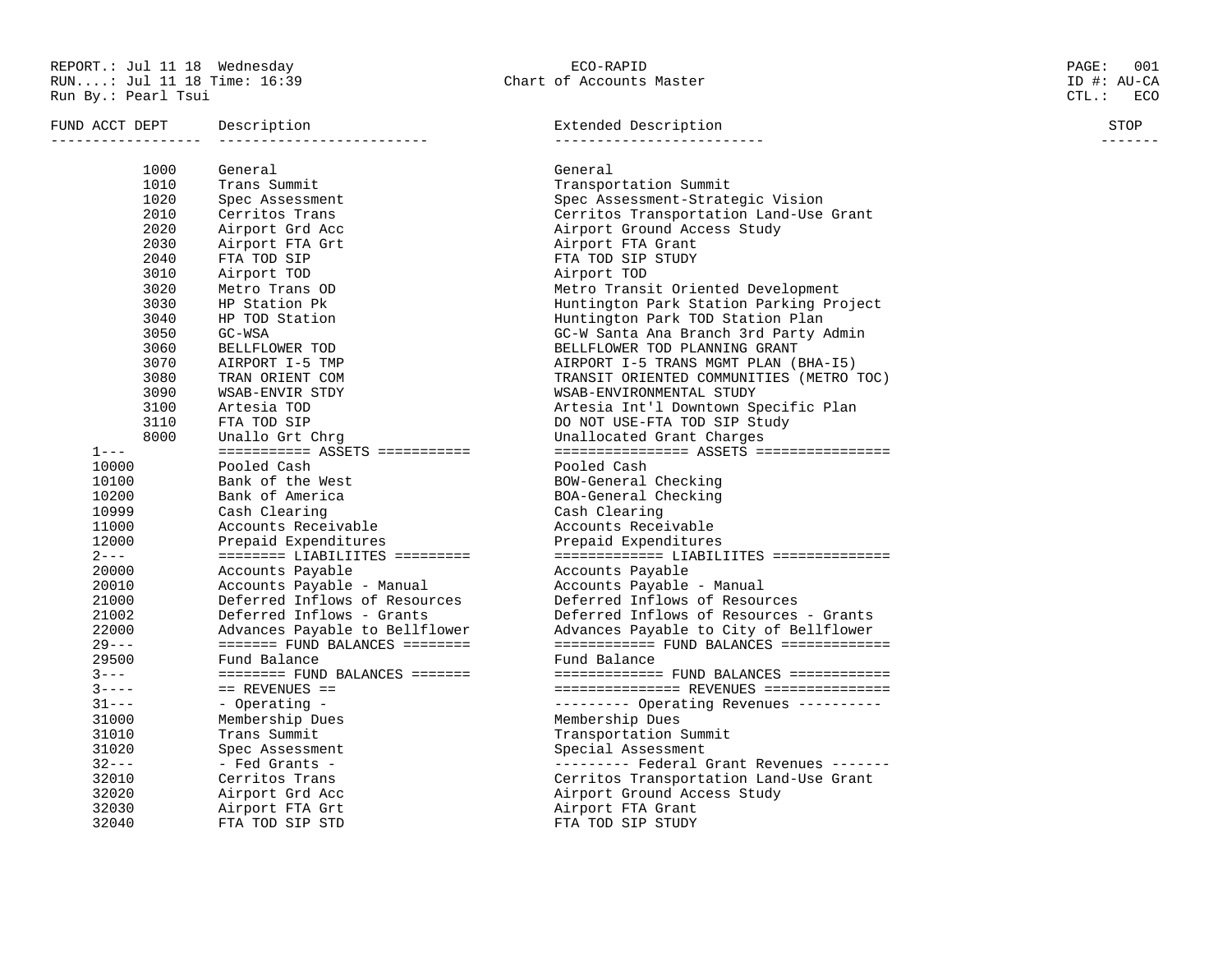|  | ECO-RAPID                |  |
|--|--------------------------|--|
|  | Chart of Accounts Master |  |

| FUND ACCT DEPT | Description        | Extended Description                               | STOP |  |  |
|----------------|--------------------|----------------------------------------------------|------|--|--|
| $33 - - -$     | -Other Grants-     | ------ State/Local Grant Revenues ------           |      |  |  |
| 33010          | Airport TOD        | Airport TOD                                        |      |  |  |
| 33020          | Metro Trans OD     | Metro Transit Oriented Development                 |      |  |  |
| 33030          | HP Station Pk      | Huntington Park Station Parking Project            |      |  |  |
| 33040          | HP TOD Station     | Huntington Park TOD Station Plan                   |      |  |  |
| 33050          | GC-WSA             | GC-W Santa Ana Branch 3rd Party Admin              |      |  |  |
| 33060          | BELLFLOWER TOD     | BELLFLOWER TOD PLANNING GRANT                      |      |  |  |
| 33070          | AIRPORT I-5 TMP    | AIRPORT I-5 TRANS MGMT PLAN (BHA-I5)               |      |  |  |
| 33080          | TRAN ORIENT COM    | TRANSIT ORIENTED COMMUNITIES (METRO TOC)           |      |  |  |
| 33090          | WSAB-ENVIR STDY    | WSAB-ENVIRONMENTAL STUDY                           |      |  |  |
| 33100          | Artesia TOD        | Artesia Int'l Downtown Specific Plan               |      |  |  |
| $4 - - - -$    | $==$ EXPENSES $==$ | $\equiv$ =============== EXPENSES ================ |      |  |  |
| $45 - - -$     | - Grant Exp -      | ----------- Grant Expenses ------------            |      |  |  |
| 45010          | Grnts-Exec Dir     | Grants-Exec Director/\$125-Hr/Max 12K-Mo           |      |  |  |
| 45020          | Grnts-Admin/Dir    | Grants Admin/Ex Director/CQ/Max 4k-Mo              |      |  |  |
| 45030          | Legal (Grants)     | DO NOT USE-Legal (Grants)                          |      |  |  |
| 45040          | Consultants-Grt    | DO NOT USE-Consultants-Grants                      |      |  |  |
| $46 - - -$     | - General Exp -    | ----------- General Expenses -----------           |      |  |  |
| 46000          | Auth Board Act     | Authority Board Activities                         |      |  |  |
| 46010          | GF-Exec Directr    | GF-Executive Director/Flat 5K-Mo                   |      |  |  |
| 46011          | Mileage/Exc Dir    | Mileage/Excecutive Director/Max 300-Mo.            |      |  |  |
| 46020          | GF-Admin/EX Dir    | GF-Admin/EX Director/CQ/Max 3000-Mo                |      |  |  |
| 46021          | Staff/Consultnt    | Staff/Consultant (Svc Hours & Reimburse)           |      |  |  |
| 46022          | Office Admin       | Office Admin-Supplies & Expenses                   |      |  |  |
| 46030          | Legal (General)    | Legal (General)                                    |      |  |  |
| 46040          | Insurance          | Insurance                                          |      |  |  |
| 46050          | MTA Fee            | MTA Fee                                            |      |  |  |
| 46060          | Meeting Expense    | Meeting/Travel Expenses                            |      |  |  |
| 010            | General Fund       | General Fund                                       |      |  |  |
| 020            | Cap Projects       | Capital Projects (Grants) Fund                     |      |  |  |
| 021            | FTA TOD GRANTS     | FTA TOD GRANTS                                     |      |  |  |
| 022            | ARTESIA TOD        | ARTESIA TOD GRANTS PROJECT                         |      |  |  |
| 030            | TRANSIT SUMMIT     | TRANSIT SUMMIT                                     |      |  |  |
| 040            | STRATEGIC VISIN    | STRATEGIC VISION-SPECIAL ASSESSMENT                |      |  |  |
| 999            | Cash Clearing      | Cash Clearing                                      |      |  |  |